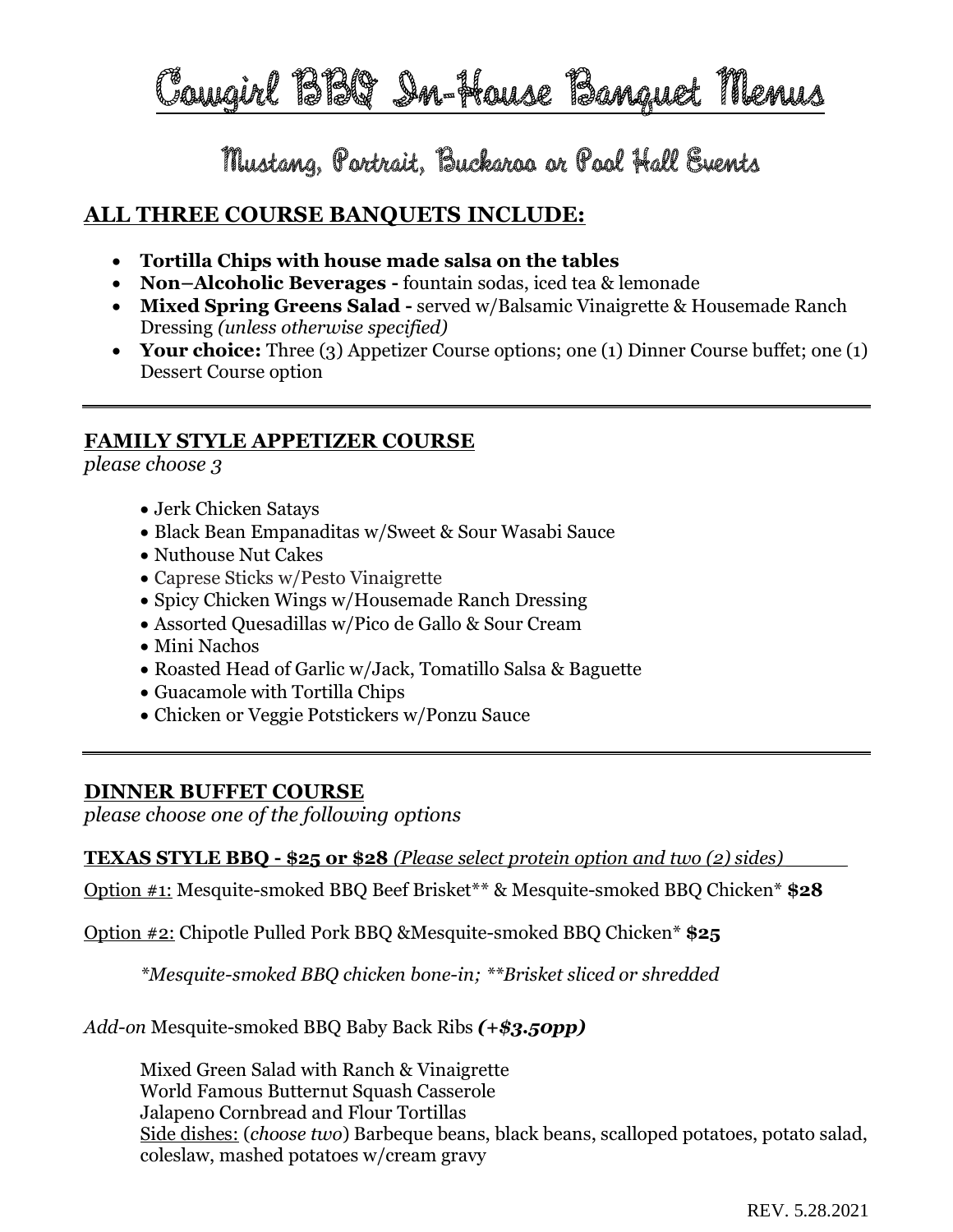## **SOFT TACO BAR - \$25** *(Please choose two (2) proteins*<sup>\*</sup>)

\*Grilled Chicken Breast \*Chipotle Pulled Pork \*Grilled Salmon Fingers \*Chicken Mole \*Green Chile Carnitas \*S \*Sweet Potato, Spinach, Crimini Mushroom w/Chopped Hazelnuts \*\* \*Sustainably Caught Blackened Cod w/Caramelized Onions

*Add-on* Tomatillo Shrimp *(+\$3.50pp); Add*-*on* Beef Carnitas *(+\$3.50pp)*

Served with: Black beans, red rice, calabacitas, corn tortillas, Toppings: Pico de gallo, grated jack cheese, lemon cabbage, sour cream, pickled jalapenos, diablo salsa, lime wedge, chopped fresh cilantro, chipotle aioli Mixed Green Salad with Ranch & Vinaigrette

#### **NEW MEXICAN COMIDAS - \$25** *(choose two (2) entrees*<sup>\*</sup>)

\*Green Chile Chicken Enchilada Casserole \*Red Chile Pork Enchilada Casserole \*Chile Rellenos—beer battered and stuffed with jack cheese topped with red & green chile

Served with: Black beans, red rice, calabacitas, flour tortillas Toppings: Sour cream, extra red chile, extra green chile Mixed Green Salad with Ranch & Vinaigrette

## **FAJITAS BUFFET - \$25\_\_\_\_\_\_\_\_\_\_\_\_\_\_\_\_\_\_\_\_\_\_\_\_\_\_\_\_\_\_\_\_\_\_\_\_\_\_**

Marinated Chicken Breast Fajitas Marinated Crimini Mushroom Fajitas

# *Add-on* Seared Tomatillo Shrimp *(+\$3.50pp)*; *Add-on* Flat Iron Steak Fajitas *(+\$3.50pp)*

Served with: Black beans, red rice, flour tortillas Toppings: Pico de gallo, tomatillo salsa, jack cheese, sour cream, pickled jalapenos Mixed greens salad with Ranch and Vinaigrette

#### **DOWN HOME PICNIC - \$27**

Southern Fried Chicken Shredded house-smoked BBQ Brisket Tillamook Macaroni & Cheese casserole

Served with: Coleslaw, collard greens, cream gravy, green chile sauce, dill pickle spears, jalapeno cornbread w/honey butter Mixed Green Salad with Ranch & Vinaigrette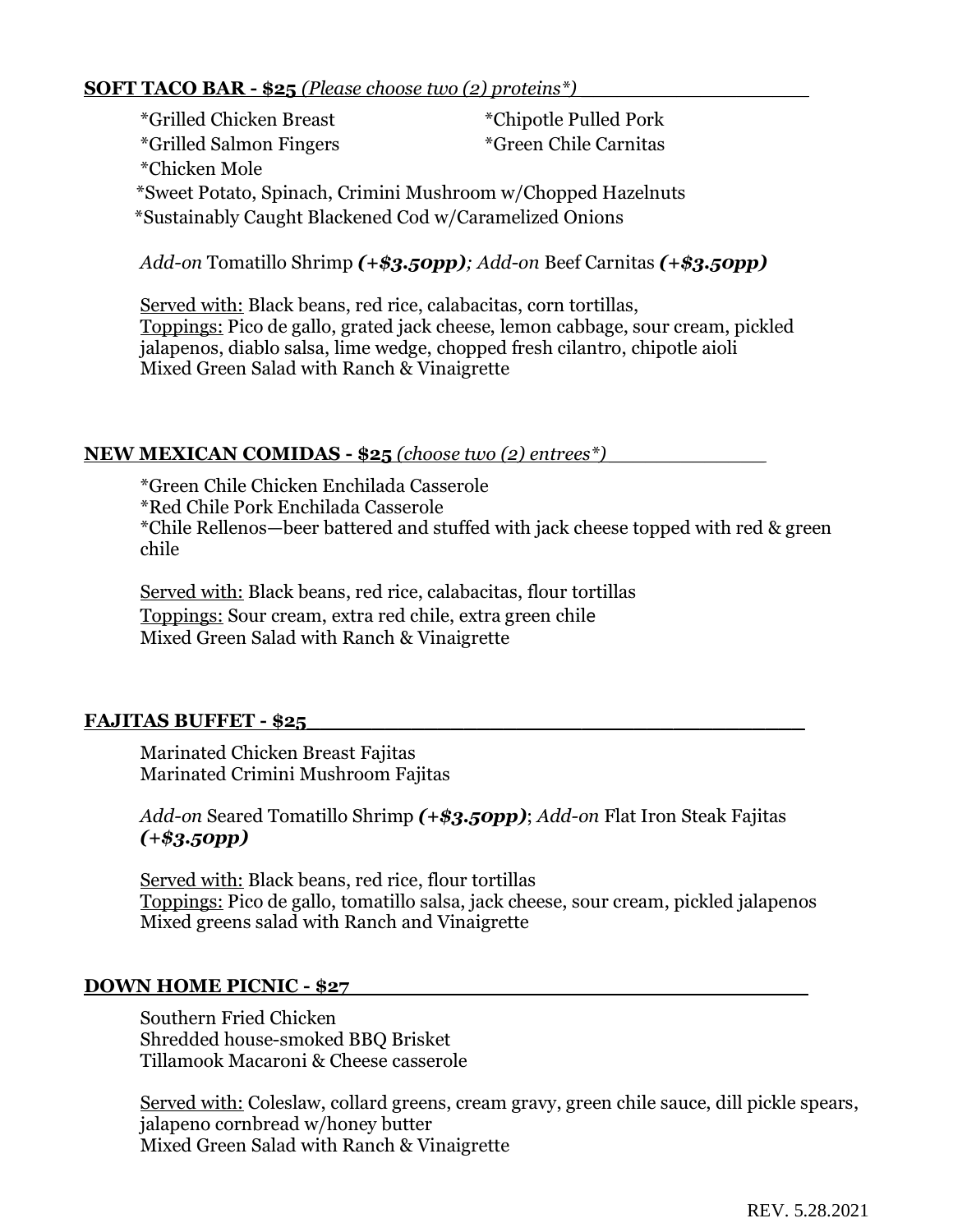# **PECOS PICNIC \$25** *(choose two (2) \*entrees)*

\*Carne Adovada (braised red chile pork) \*Chipotle Pulled Pork \*Seared Chimayo Chicken Breast w/Poblano Peppers & Onions

*Add-on* Beef Carnitas *(+\$3.50pp)*

Green Chile Veggie Enchilada Casserole Served with: Black beans, red rice, corn tortillas, jalapeno cornbread Toppings: Lemon cabbage, Monterey Jack cheese, chipotle aioli, pickled jalapenos, honey butter, extra green chile sauce Mixed Greens Salad w/Citrus Vinaigrette

#### **HEAT WAVE - \$27** (*Seasonal availability only) \_\_\_\_\_\_\_\_\_\_\_\_\_\_\_\_\_\_\_\_\_\_\_\_\_*

Chilled Smoked Salmon w/Horseradish Cream, Caper Relish, Lemon Slices Lemongrass Buffalo Meatball

Watermelon Salad w/Tajin, Feta, Balsamic Reduction & Mint Served with: Eloté-Mexican Style Street Corn, Jasmine Rice Meatball Lettuce Cup Station: Butter Lettuce Cups, chopped tomato, chopped mint, soy ginger dipping sauce, mung bean sprouts

## **SOUTH OF FRANCE - \$33\_\_\_\_\_\_\_\_\_\_\_\_\_\_\_\_\_\_\_\_\_\_\_\_\_\_\_\_\_\_\_\_\_\_\_\_**

Salmon Filet Grilled Flat Iron Steak Wild Mushroom and Spinach Strudel

Served with: Grilled Vegetables, White Truffle Aioli, Scalloped Potatoes, Sourdough Baguette & Butter Classic Caesar Salad w/Sundried Tomatoes

#### **MEDITERRANEAN - \$37**

Chilled Tarragon Poached Chicken with Prosciutto Shrimp and Scallop Sauté with Heirloom Tomatoes Ratatouille

Served with: Pesto, Saffron Aioli, Assorted Olives, Grilled Artichokes with Red, Yellow & Green Roasted Peppers Flatbread & Truffle Butter

*Please see next page for dessert options*